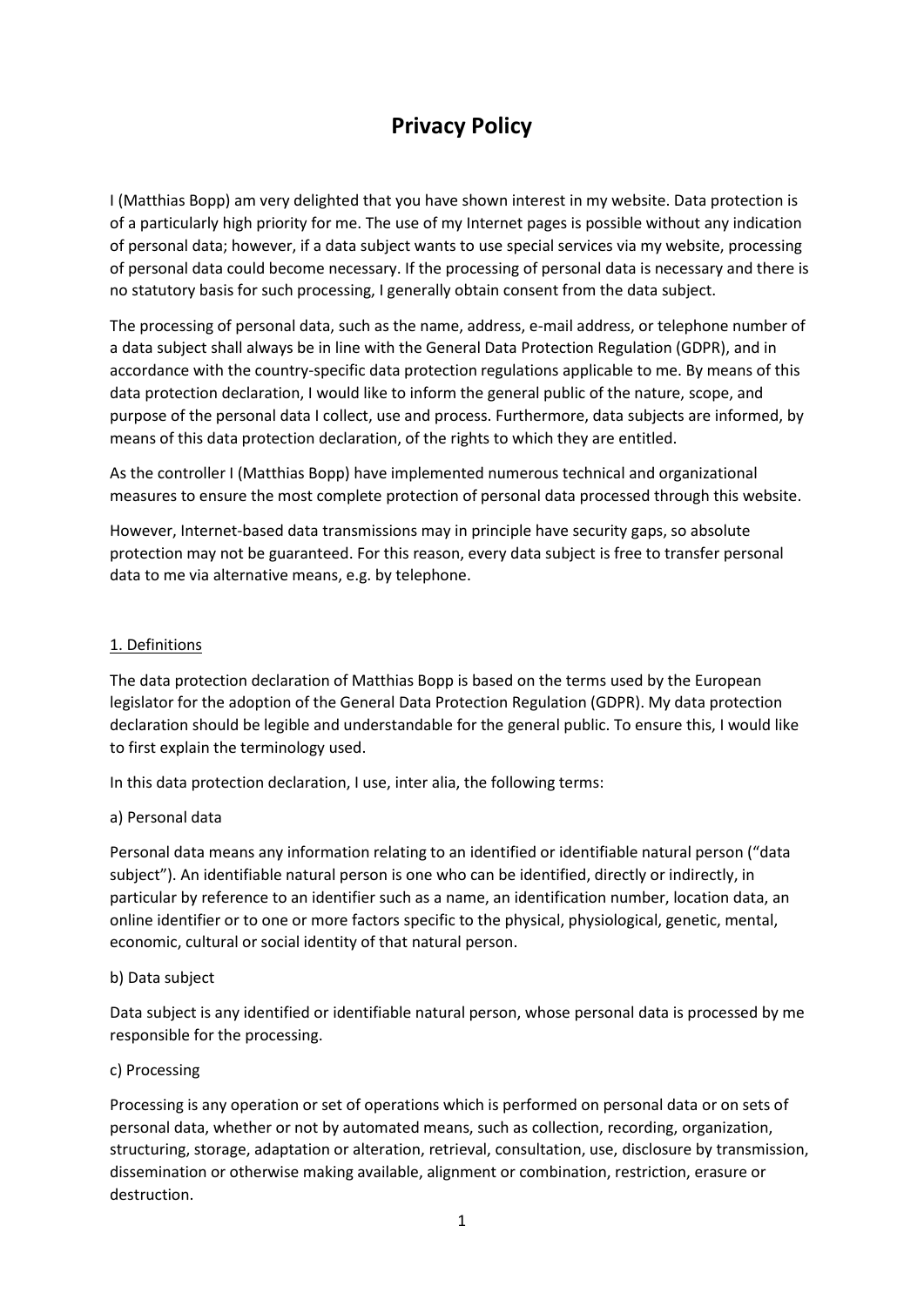# d) Restriction of processing

Restriction of processing is the marking of stored personal data with the aim of limiting their processing in the future.

## e) Profiling

Profiling means any form of automated processing of personal data consisting of the use of personal data to evaluate certain personal aspects relating to a natural person, in particular to analyze or predict aspects concerning that natural person's performance at work, economic situation, health, personal preferences, interests, reliability, behavior, location or movements.

## f) Pseudonymizing

Pseudonymizing is the processing of personal data in such a manner that the personal data can no longer be attributed to a specific data subject without the use of additional information, provided that such additional information is kept separately and is subject to technical and organizational measures to ensure that the personal data are not attributed to an identified or identifiable natural person.

# g) Controller or controller responsible for the processing

Controller or controller responsible for the processing is the natural or legal person, public authority, agency or other body which, alone or jointly with others, determines the purposes and means of the processing of personal data; where the purposes and means of such processing are determined by Union or Member State law, the controller or the specific criteria for its nomination may be provided for by Union or Member State law.

# h) Processor

Processor is a natural or legal person, public authority, agency or other body which processes personal data on behalf of the controller.

#### i) Recipient

Recipient is a natural or legal person, public authority, agency or another body, to which the personal data are disclosed, whether a third party or not. However, public authorities which may receive personal data in the framework of a particular inquiry in accordance with Union or Member State law shall not be regarded as recipients; the processing of those data by those public authorities shall be in compliance with the applicable data protection rules according to the purposes of the processing.

#### j) Third party

Third party is a natural or legal person, public authority, agency or body other than the data subject, controller, processor and persons who, under the direct authority of the controller or processor, are authorized to process personal data.

#### k) Consent

Consent of the data subject is any freely given, specific, informed and unambiguous indication of the data subject's wishes by which he or she, by a statement or by a clear affirmative action, signifies agreement to the processing of personal data relating to him or her.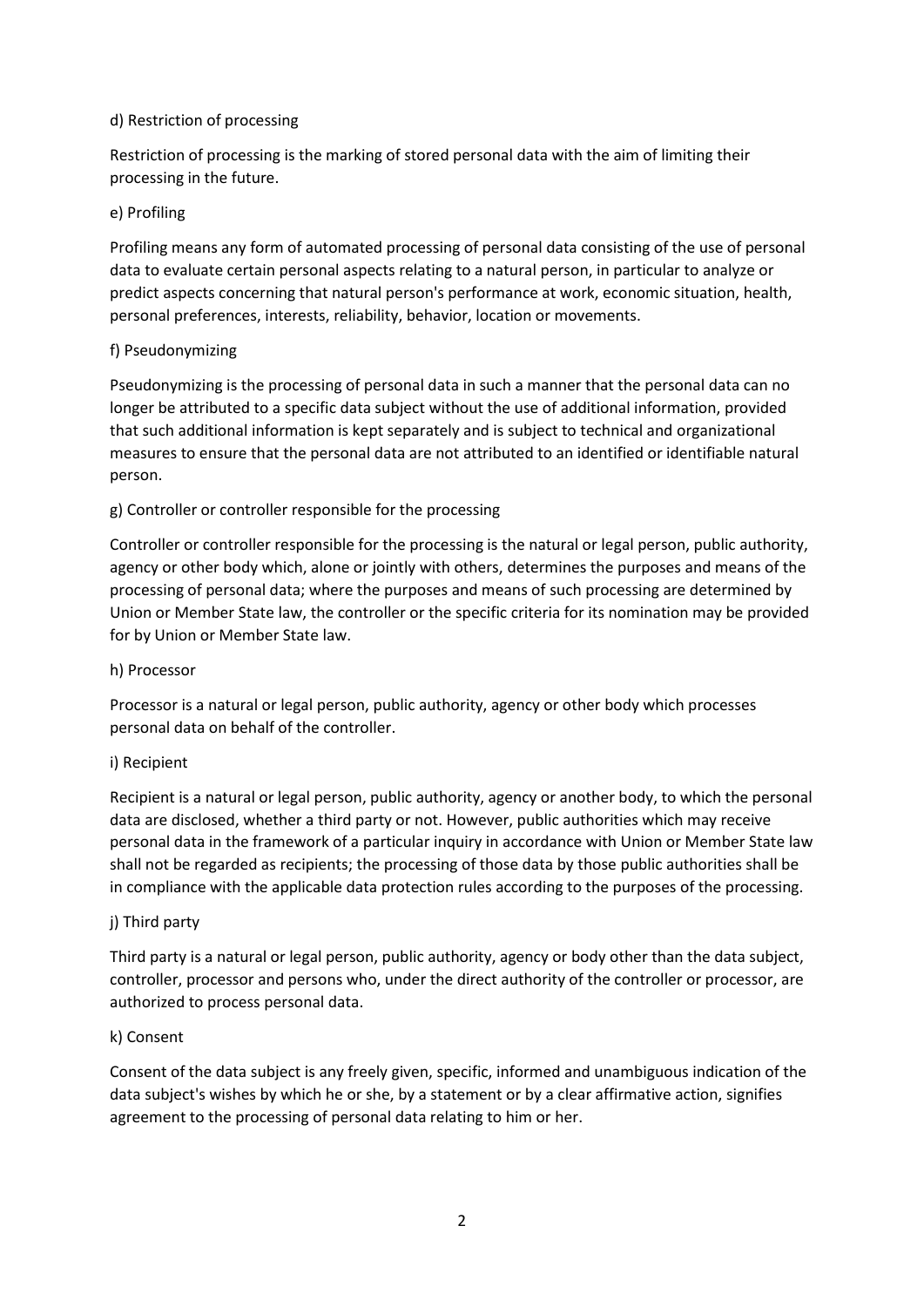# 2. Name and Address of the controller

Controller for the purposes of the General Data Protection Regulation (GDPR), other data protection laws applicable in Member states of the European Union and other provisions related to data protection is:

 Matthias Bopp Kirchstrasse 8 74243 Langenbrettach Germany Phone: +49 170 3033173 Email: matthias.bopp@gmx.de Website: www.dd1us.de

# 3. Collection of general data and information

The website of Matthias Bopp collects a series of general data and information when a data subject or automated system calls up the website. This general data and information are stored in the server log files. Collected may be (1) the browser types and versions used, (2) the operating system used by the accessing system, (3) the website from which an accessing system reaches our website (so-called referrers), (4) the sub-websites, (5) the date and time of access to the Internet site, (6) an Internet protocol address (IP address), (7) the Internet service provider of the accessing system, and (8) any other similar data and information that may be used in the event of attacks on my information technology systems.

When using these general data and information, Matthias Bopp does not draw any conclusions about the data subject. Rather, this information is needed to (1) deliver the content of my website correctly, (2) optimize the content of my website as well as its advertisement, (3) ensure the longterm viability of my information technology systems and website technology, and (4) provide law enforcement authorities with the information necessary for criminal prosecution in case of a cyberattack.

Therefore, Matthias Bopp analyzes anonymously collected data and information statistically, with the aim of increasing the data protection and data security of his website, and to ensure an optimal level of protection for the personal data I am processing. The anonymous data of the server log files are stored separately from all personal data provided by a data subject.

#### 4. Routine erasure and blocking of personal data

The data controller shall process and store the personal data of the data subject only for the period necessary to achieve the purpose of storage, or as far as this is granted by the European legislator or other legislators in laws or regulations to which the controller is subject to.

If the storage purpose is not applicable, or if a storage period prescribed by the European legislator or another competent legislator expires, the personal data are routinely blocked or erased in accordance with legal requirements.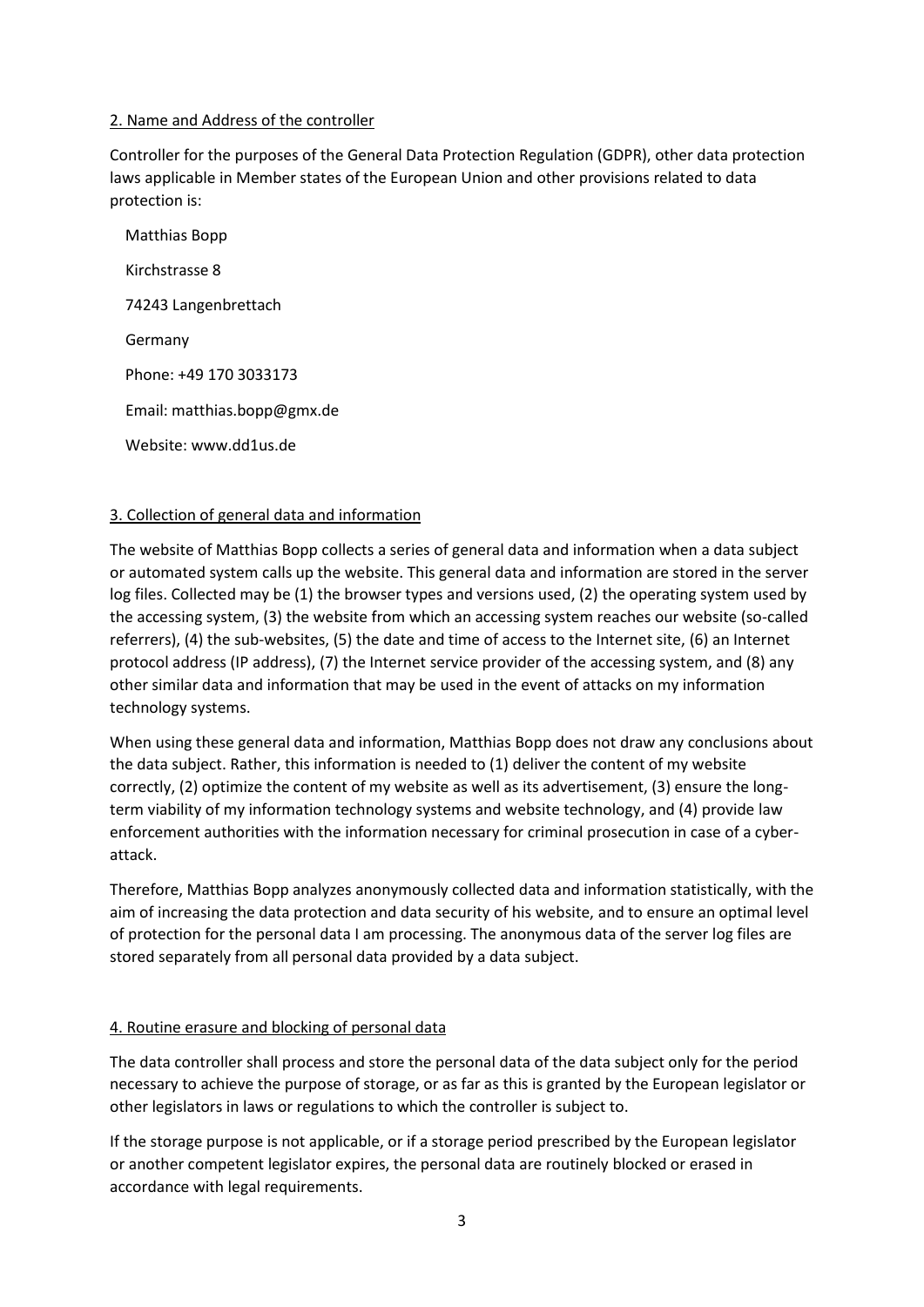# 5. Rights of the data subject

## a) Right of confirmation

Each data subject shall have the right granted by the European legislator to obtain from the controller the confirmation as to whether or not personal data concerning him or her are being processed. If a data subject wishes to avail himself of this right of confirmation, he or she may, at any time, contact the controller.

## b) Right of access

Each data subject shall have the right granted by the European legislator to obtain from the controller free information about his or her personal data stored at any time and a copy of this information. Furthermore, the European directives and regulations grant the data subject access to the following information:

- the purposes of the processing;

- the categories of personal data concerned;

- the recipients or categories of recipients to whom the personal data have been or will be disclosed, in particular recipients in third countries or international organizations;

- where possible, the envisaged period for which the personal data will be stored, or, if not possible, the criteria used to determine that period;

- the existence of the right to request from the controller rectification or erasure of personal data, or restriction of processing of personal data concerning the data subject, or to object to such processing;

- the existence of the right to lodge a complaint with a supervisory authority;

- where the personal data are not collected from the data subject, any available information as to their source;

- the existence of automated decision-making, including profiling, referred to in Article 22(1) and (4) of the GDPR and, at least in those cases, meaningful information about the logic involved, as well as the significance and envisaged consequences of such processing for the data subject.

Furthermore, the data subject shall have a right to obtain information as to whether personal data are transferred to a third country or to an international organization.

Where this is the case, the data subject shall have the right to be informed of the appropriate safeguards relating to the transfer.

If a data subject wishes to avail himself of this right of access, he or she may, at any time, contact the controller.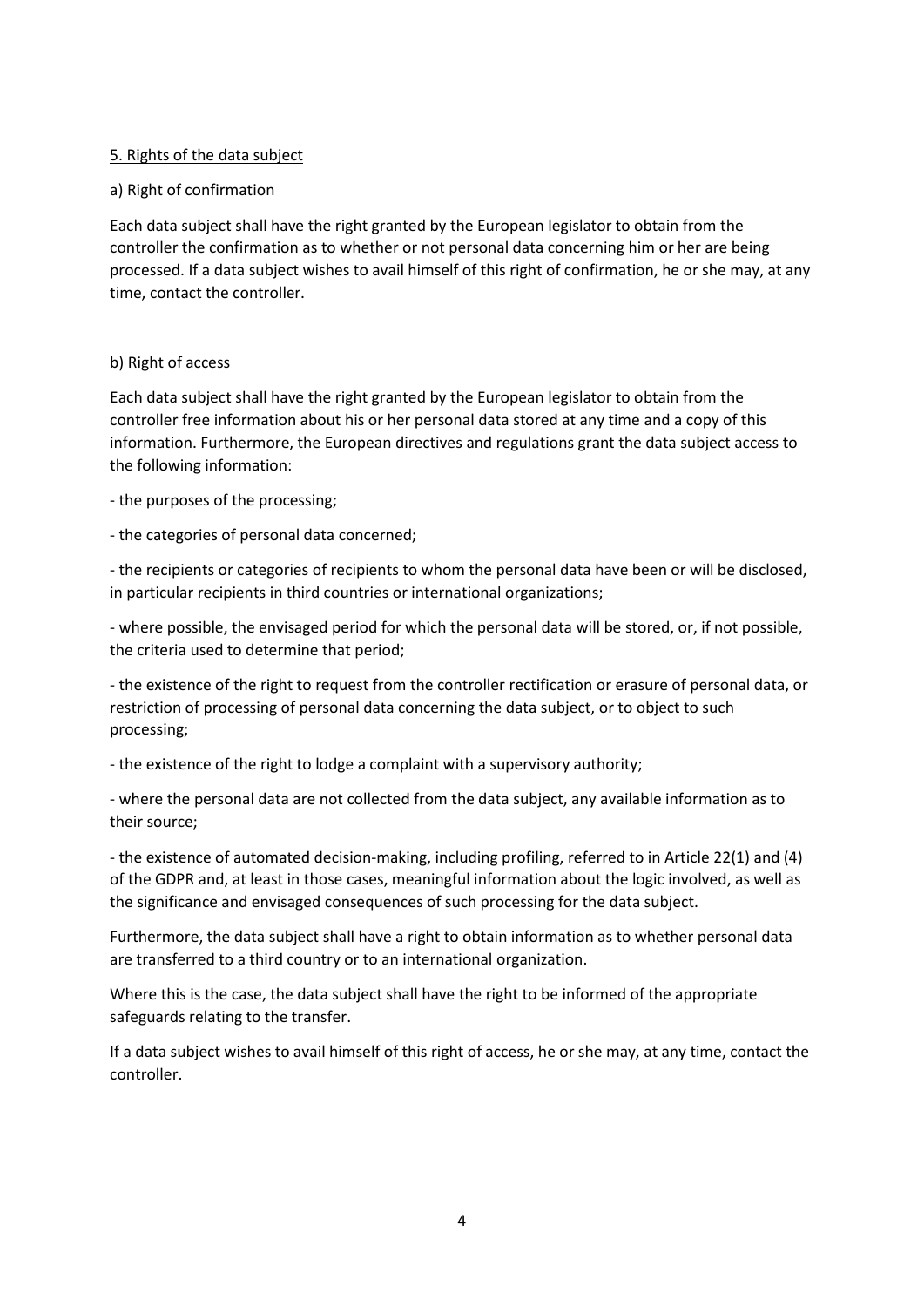## c) Right to rectification

Each data subject shall have the right granted by the European legislator to obtain from the controller without undue delay the rectification of inaccurate personal data concerning him or her. Taking into account the purposes of the processing, the data subject shall have the right to have incomplete personal data completed, including by means of providing a supplementary statement.

If a data subject wishes to exercise this right to rectification, he or she may, at any time, contact the controller.

## d) Right to erasure (Right to be forgotten)

Each data subject shall have the right granted by the European legislator to obtain from the controller the erasure of personal data concerning him or her without undue delay, and the controller shall have the obligation to erase personal data without undue delay where one of the following grounds applies, as long as the processing is not necessary:

- The personal data are no longer necessary in relation to the purposes for which they were collected or otherwise processed.

- The data subject withdraws consent to which the processing is based according to point (a) of Article 6(1) of the GDPR, or point (a) of Article 9(2) of the GDPR, and where there is no other legal ground for the processing.

- The data subject objects to the processing pursuant to Article 21(1) of the GDPR and there are no overriding legitimate grounds for the processing, or the data subject objects to the processing pursuant to Article 21(2) of the GDPR.

- The personal data have been unlawfully processed.

- The personal data must be erased for compliance with a legal obligation in Union or Member State law to which the controller is subject.

- The personal data have been collected in relation to the offer of information society services referred to in Article 8(1) of the GDPR.

If one of the aforementioned reasons applies, and a data subject wishes to request the erasure of personal data stored by Matthias Bopp, he or she may, at any time, contact the controller. Matthias Bopp shall promptly ensure that the erasure request is complied with immediately.

Where the controller has made personal data public and is obliged pursuant to Article 17(1) to erase the personal data, the controller, taking account of available technology and the cost of implementation, shall take reasonable steps, including technical measures, to inform other controllers processing the personal data that the data subject has requested erasure by such controllers of any links to, or copy or replication of, those personal data, as far as processing is not required. Matthias Bopp will arrange the necessary measures in individual cases.

# e) Right of restriction of processing

Each data subject shall have the right granted by the European legislator to obtain from the controller restriction of processing where one of the following applies: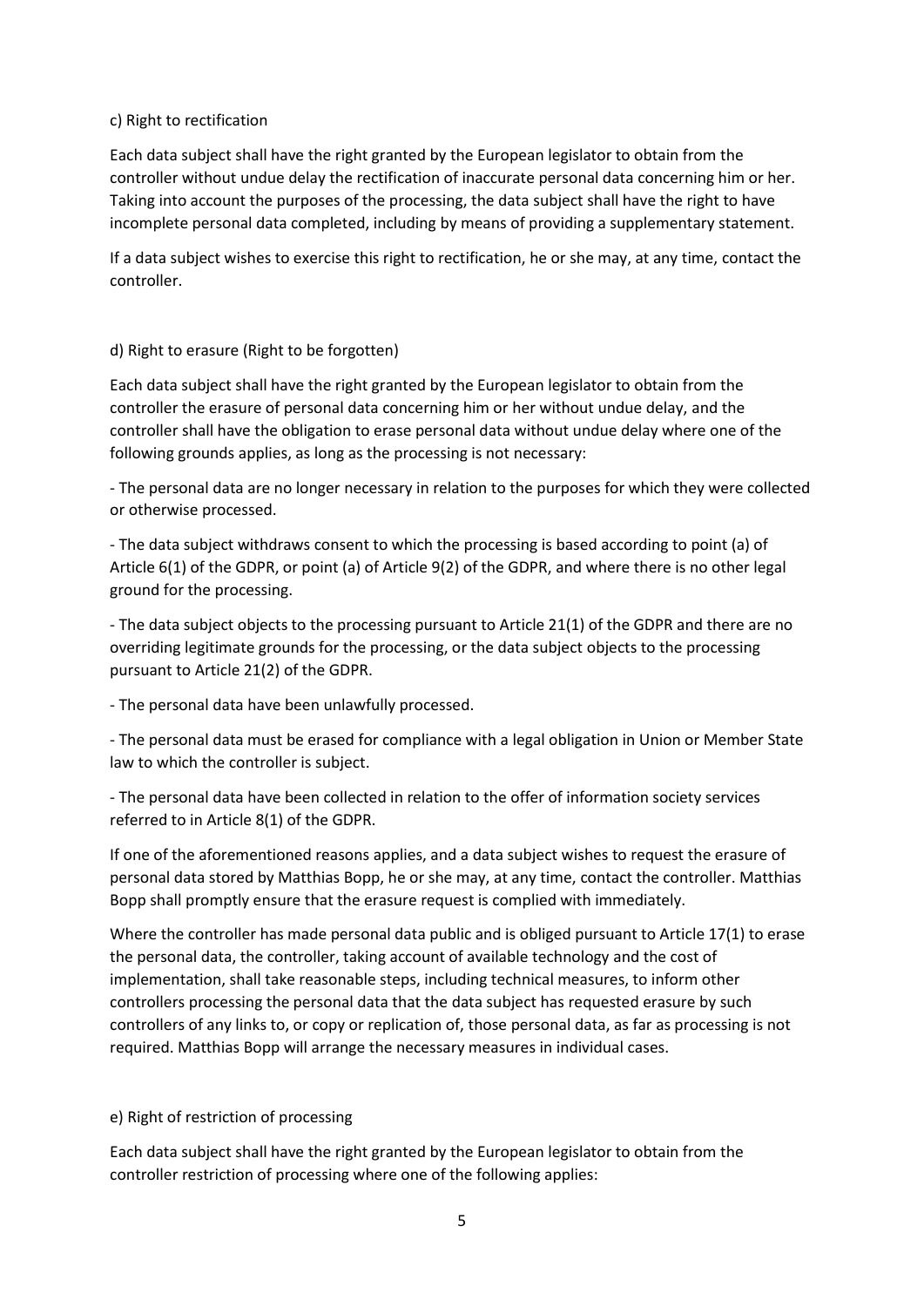- The accuracy of the personal data is contested by the data subject, for a period enabling the controller to verify the accuracy of the personal data.

- The processing is unlawful and the data subject opposes the erasure of the personal data and requests instead the restriction of their use instead.

- The controller no longer needs the personal data for the purposes of the processing, but they are required by the data subject for the establishment, exercise or defense of legal claims.

- The data subject has objected to processing pursuant to Article 21(1) of the GDPR pending the verification whether the legitimate grounds of the controller override those of the data subject.

If one of the aforementioned conditions is met, and a data subject wishes to request the restriction of the processing of personal data stored by Matthias Bopp, he or she may at any time contact the controller. Matthias Bopp will arrange the restriction of the processing.

# f) Right to data portability

Each data subject shall have the right granted by the European legislator, to receive the personal data concerning him or her, which was provided to a controller, in a structured, commonly used and machine-readable format. He or she shall have the right to transmit those data to another controller without hindrance from the controller to which the personal data have been provided, as long as the processing is based on consent pursuant to point (a) of Article 6(1) of the GDPR or point (a) of Article 9(2) of the GDPR, or on a contract pursuant to point (b) of Article 6(1) of the GDPR, and the processing is carried out by automated means, as long as the processing is not necessary for the performance of a task carried out in the public interest or in the exercise of official authority vested in the controller.

Furthermore, in exercising his or her right to data portability pursuant to Article 20(1) of the GDPR, the data subject shall have the right to have personal data transmitted directly from one controller to another, where technically feasible and when doing so does not adversely affect the rights and freedoms of others.

In order to assert the right to data portability, the data subject may at any time contact Matthias Bopp.

#### g) Right to object

Each data subject shall have the right granted by the European legislator to object, on grounds relating to his or her particular situation, at any time, to processing of personal data concerning him or her, which is based on point (e) or (f) of Article 6(1) of the GDPR. This also applies to profiling based on these provisions.

Matthias Bopp shall no longer process the personal data in the event of the objection, unless he can demonstrate compelling legitimate grounds for the processing which override the interests, rights and freedoms of the data subject, or for the establishment, exercise or defense of legal claims.

If Matthias Bopp processes personal data for direct marketing purposes, the data subject shall have the right to object at any time to processing of personal data concerning him or her for such marketing. This applies to profiling to the extent that it is related to such direct marketing. If the data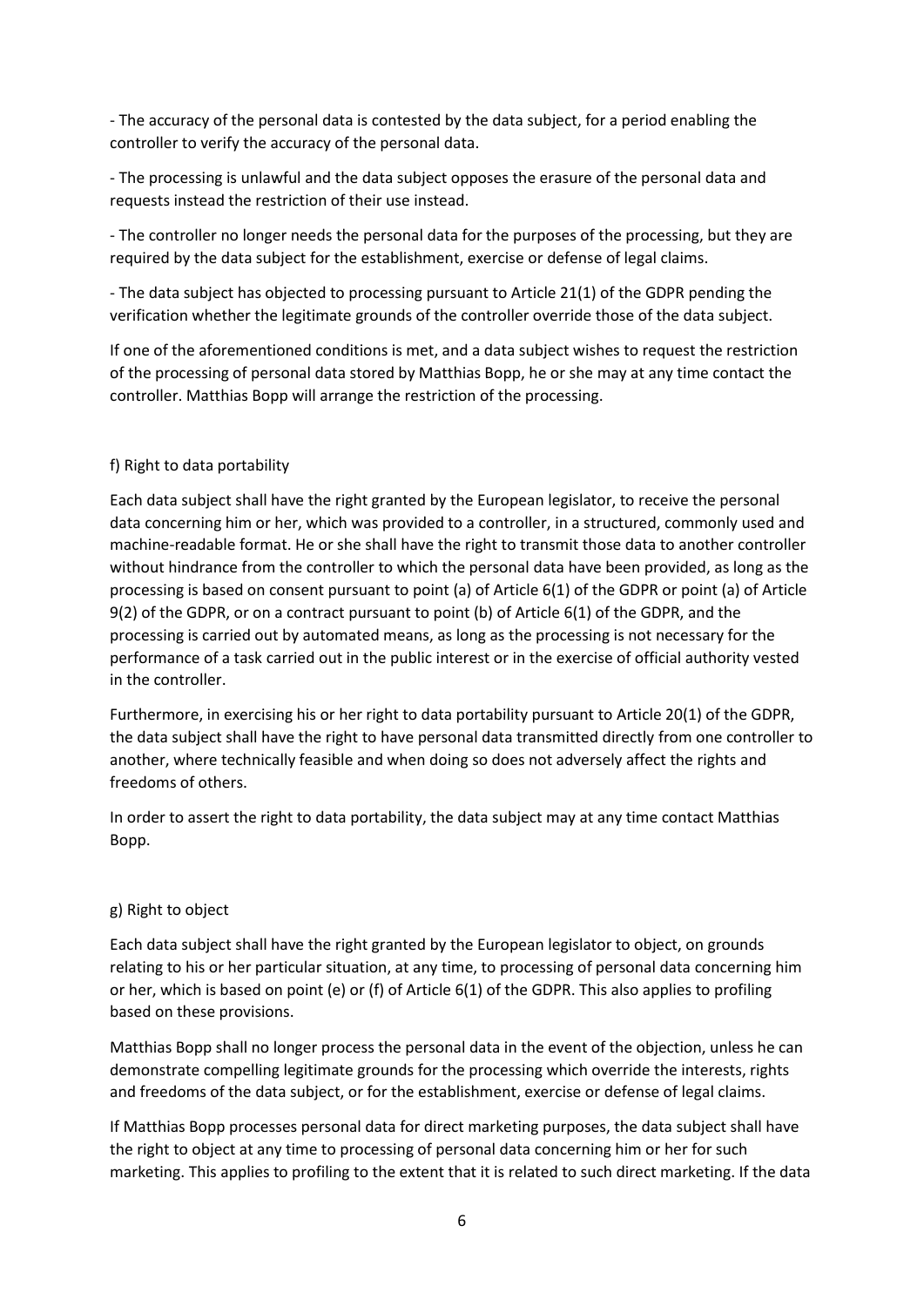subject objects to Matthias Bopp to the processing for direct marketing purposes, Matthias Bopp will no longer process the personal data for these purposes.

In addition, the data subject has the right, on grounds relating to his or her particular situation, to object to processing of personal data concerning him or her by Matthias Bopp for scientific or historical research purposes, or for statistical purposes pursuant to Article 89(1) of the GDPR, unless the processing is necessary for the performance of a task carried out for reasons of public interest.

In order to exercise the right to object, the data subject may contact Matthias Bopp. In addition, the data subject is free in the context of the use of information society services, and notwithstanding Directive 2002/58/EC, to use his or her right to object by automated means using technical specifications.

# h) Automated individual decision-making, including profiling

Each data subject shall have the right granted by the European legislator not to be subject to a decision based solely on automated processing, including profiling, which produces legal effects concerning him or her, or similarly significantly affects him or her, as long as the decision (1) is not is necessary for entering into, or the performance of, a contract between the data subject and a data controller, or (2) is not authorized by Union or Member State law to which the controller is subject and which also lays down suitable measures to safeguard the data subject's rights and freedoms and legitimate interests, or (3) is not based on the data subject's explicit consent.

If the decision (1) is necessary for entering into, or the performance of, a contract between the data subject and a data controller, or (2) it is based on the data subject's explicit consent, Matthias Bopp shall implement suitable measures to safeguard the data subject's rights and freedoms and legitimate interests, at least the right to obtain human intervention on the part of the controller, to express his or her point of view and contest the decision.

If the data subject wishes to exercise the rights concerning automated individual decision-making, he or she may, at any time, contact Matthias Bopp.

i) Right to withdraw data protection consent

Each data subject shall have the right granted by the European legislator to withdraw his or her consent to processing of his or her personal data at any time.

If the data subject wishes to exercise the right to withdraw the consent, he or she may, at any time, contact Matthias Bopp.

# 6. Legal basis for the processing

Art. 6(1) lit. a GDPR serves as the legal basis for processing operations for which I obtain consent for a specific processing purpose. If the processing of personal data is necessary for the performance of a contract to which the data subject is party, as is the case, for example, when processing operations are necessary for the supply of goods or to provide any other service, the processing is based on Article 6(1) lit. b GDPR. The same applies to such processing operations which are necessary for carrying out pre-contractual measures, for example in the case of inquiries concerning our products or services. Is Matthias Bopp subject to a legal obligation by which processing of personal data is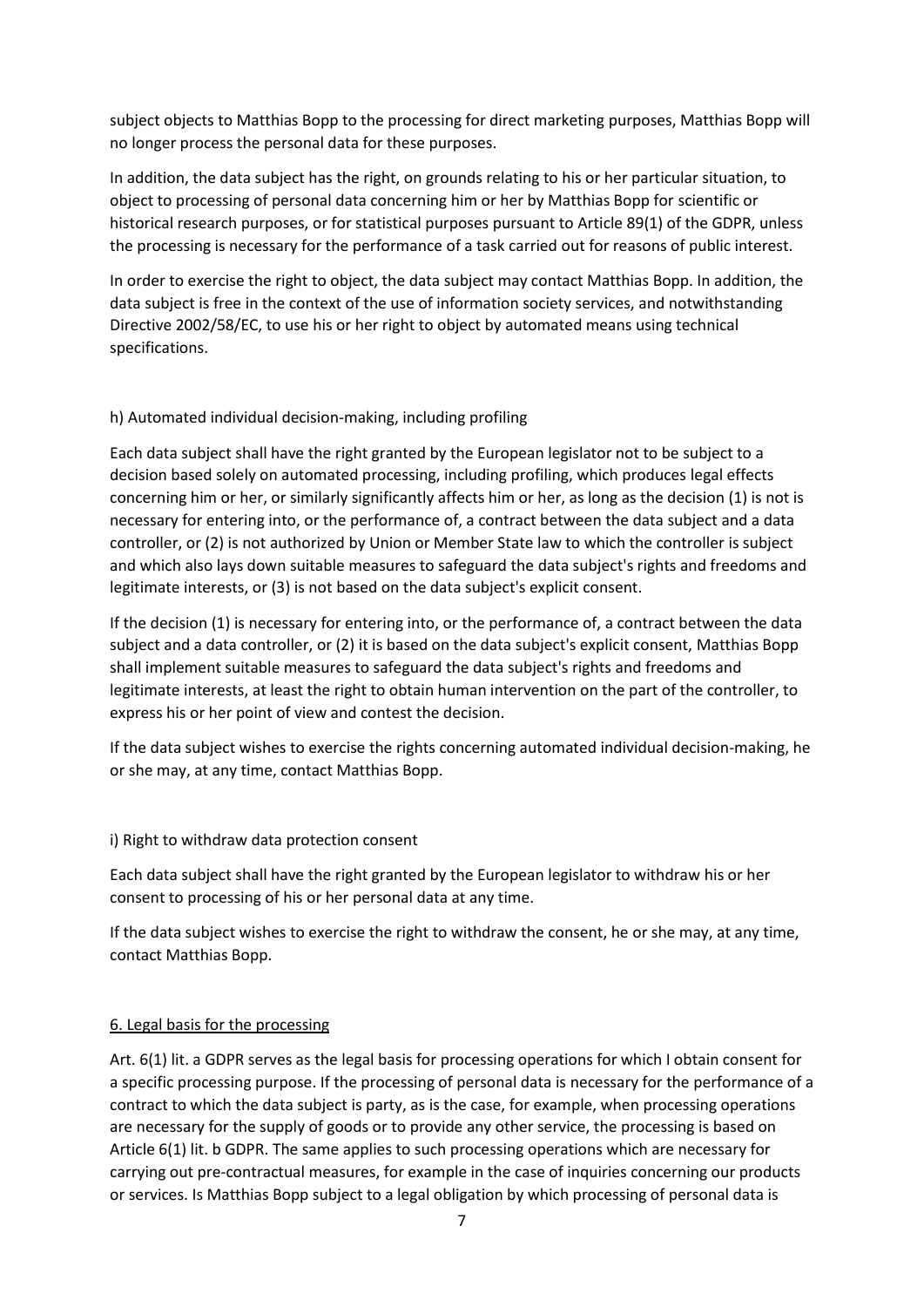required, such as for the fulfillment of tax obligations, the processing is based on Art. 6(1) lit. c GDPR. In rare cases, the processing of personal data may be necessary to protect the vital interests of the data subject or of another natural person. Then the processing would be based on Art. 6(1) lit. d GDPR.

Finally, processing operations could be based on Article 6(1) lit. f GDPR. This legal basis is used for processing operations which are not covered by any of the abovementioned legal grounds, if processing is necessary for the purposes of the legitimate interests pursued by Matthias Bopp or by a third party, except where such interests are overridden by the interests or fundamental rights and freedoms of the data subject which require protection of personal data. Such processing operations are particularly permissible because they have been specifically mentioned by the European legislator. He considered that a legitimate interest could be assumed if the data subject is a client of the controller (Recital 47 Sentence 2 GDPR).

## 7. The legitimate interests pursued by the controller or by a third party

Where the processing of personal data is based on Article 6(1) lit. f GDPR our legitimate interest is to carry out our business.

# 8. Period for which the personal data will be stored

The criteria used to determine the period of storage of personal data is the respective statutory retention period. After expiration of that period, the corresponding data is routinely deleted, as long as it is no longer necessary for the fulfillment of the contract or the initiation of a contract.

9. Provision of personal data as statutory or contractual requirement; Requirement necessary to enter into a contract; Obligation of the data subject to provide the personal data; possible consequences of failure to provide such data

I clarify that the provision of personal data is partly required by law (e.g. tax regulations) or can also result from contractual provisions (e.g. information on the contractual partner).

Sometimes it may be necessary to conclude a contract that the data subject provides me with personal data, which must subsequently be processed by me. The data subject is, for example, obliged to provide me with personal data when I sign a contract with him or her. The non-provision of the personal data would have the consequence that the contract with the data subject could not be concluded. Before personal data is provided by the data subject, the data subject must contact Matthias Bopp. Matthias Bopp clarifies to the data subject whether the provision of the personal data is required by law or contract or is necessary for the conclusion of the contract, whether there is an obligation to provide the personal data and the consequences of non-provision of the personal data.

# 10. Existence of automated decision-making

As a responsible person, I do not use automatic decision-making or profiling.